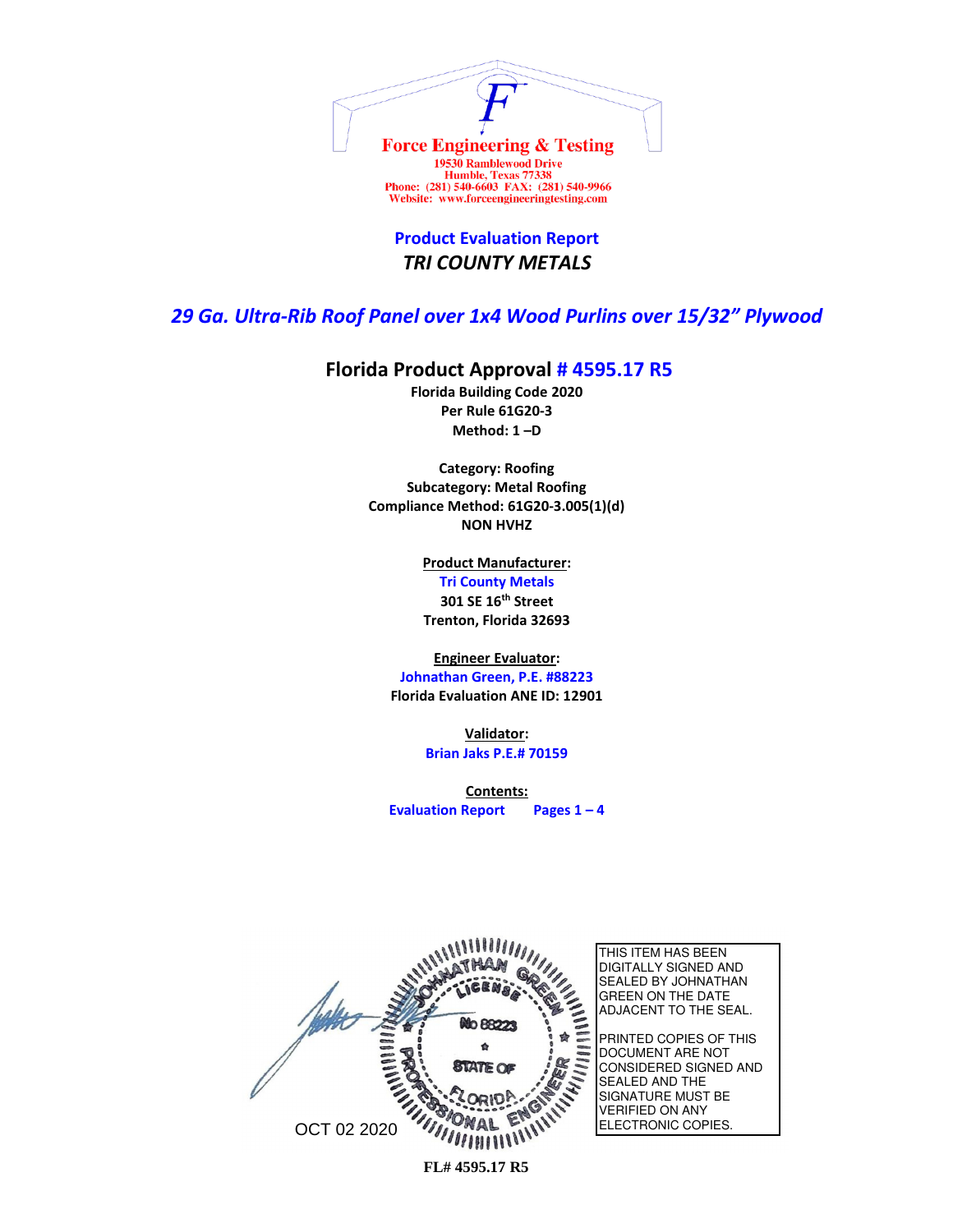|                                  | <b>Force Engineering &amp; Testing</b><br><b>19530 Ramblewood Drive</b><br>Humble, Texas 77338<br>Phone: (281) 540-6603 FAX: (281) 540-9966<br>Website: www.forceengineeringtesting.com                                                                                                                                                                                                                                                                                    |
|----------------------------------|----------------------------------------------------------------------------------------------------------------------------------------------------------------------------------------------------------------------------------------------------------------------------------------------------------------------------------------------------------------------------------------------------------------------------------------------------------------------------|
| <b>Compliance Statement:</b>     | The product as described in this report has demonstrated compliance with the<br>Florida Building Code 2020, Sections 1504.3.2, 1504.7.                                                                                                                                                                                                                                                                                                                                     |
| <b>Product Description:</b>      | Ultra-Rib Roof Panel, Min. 29 Ga. Steel, 36" Wide, through fastened roof panel<br>over 1x4 wood purlins over one layer of asphalt shingles (optional) over min.<br>15/32" APA Plywood decking. Non-Structural Application.                                                                                                                                                                                                                                                 |
| <b>Panel Material/Standards:</b> | Material: Min. 29 Ga. Steel conforming to Florida Building Code 2020 Section<br>1507.4.3.<br>Yield Strength: Min. 80.0 ksi<br>Corrosion Resistance: Panel Material shall comply with Florida Building Code<br>2020, Section 1507.4.3.                                                                                                                                                                                                                                      |
| Panel Dimension(s):              | $0.015''$ min.<br>Thickness:<br>Width:<br>36" maximum coverage<br>3/4" major rib at 9" O.C.<br>Rib Height:                                                                                                                                                                                                                                                                                                                                                                 |
| <b>Panel Fastener:</b>           | #9-15 x 1-1/2" HWH Woodgrip with sealing washing or approved equal<br>1/2" minimum penetration through plywood<br>Corrosion Resistance: Per Florida Building Code 2020, Section 1507.4.4.                                                                                                                                                                                                                                                                                  |
| <b>Substrate Description:</b>    | Min. 1x4 No. 2 SYP wood purlins over maximum one layer of asphalt shingles/felt<br>paper (optional) over min. 15/32" thick APA rated plywood over supports at<br>maximum 24" O.C. The 1x4 wood purlins shall be fastened to the plywood with<br>(1) 8d x 2 1/2" Ring Shank Nail at 4" O.C Design of 1x4 wood purlins, plywood and<br>plywood supports are outside the scope of this evaluation. Substrate must be<br>designed in accordance w/ Florida Building Code 2020. |

## **Allowable Design Uplift Pressures:**

| Table "A"                                    |             |                                    |  |
|----------------------------------------------|-------------|------------------------------------|--|
| <b>Maximum Total Uplift Design Pressure:</b> | 78.5 psf    | 86.0 psf                           |  |
| <b>Fastener Pattern:</b>                     | 9"-9"-9"-9" | $6" - 3" - 6" - 3" - 6" - 3" - 6"$ |  |
| <b>Fastener Spacing:</b>                     | 24" O.C.    | $24''$ O.C.                        |  |

\*Design Pressure includes a Safety Factor = 2.0.



**FL# 4595.17 R5**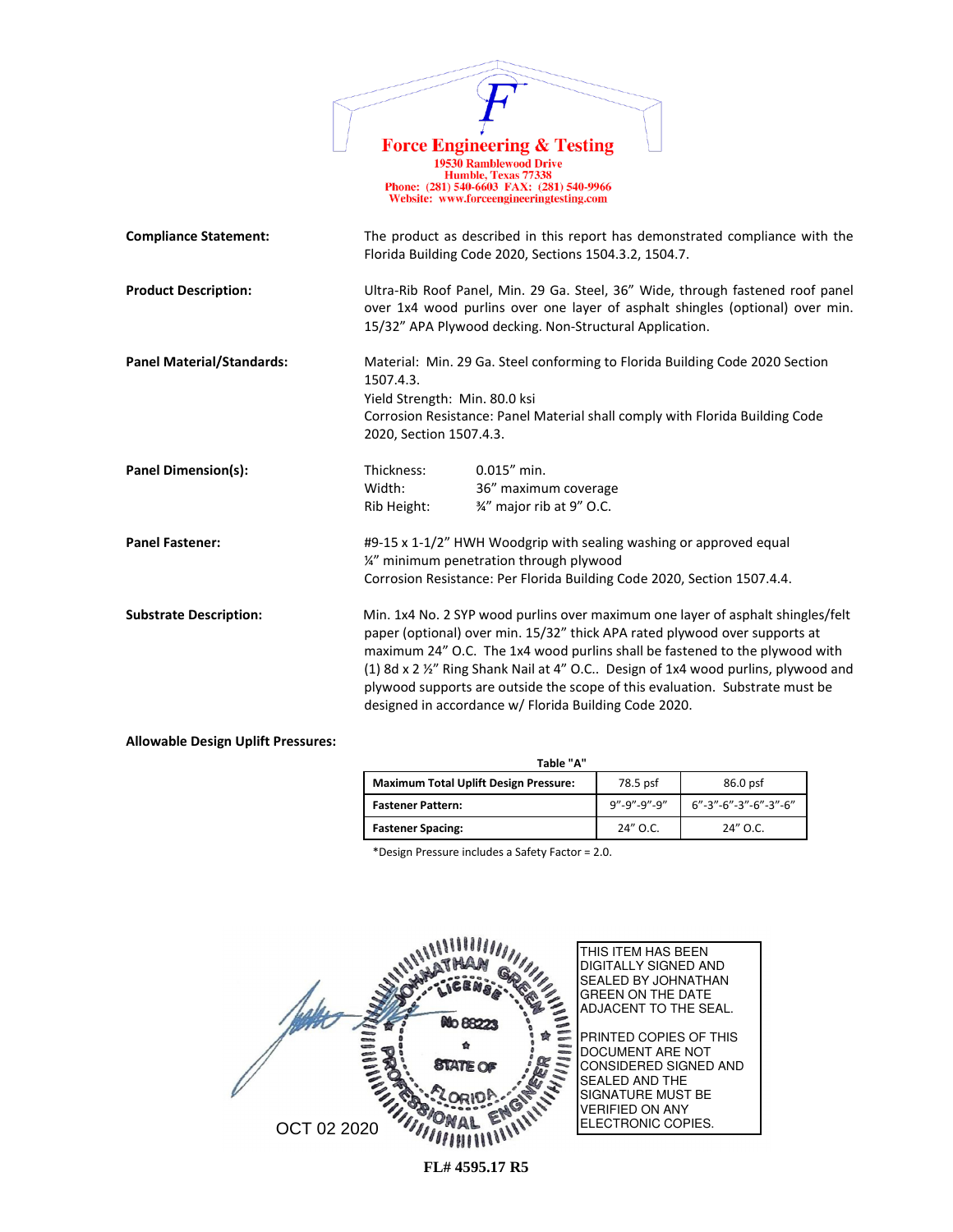

19730 Ramblewood Drive<br>
Humble, Texas 77338<br>
Phone: (281) 540-6603 FAX: (281) 540-9966<br>
Website: www.forceengineeringtesting.com

| <b>Code Compliance:</b>           | The product described herein has demonstrated compliance with<br>The Florida Building Code 2020, Section 1504.3.2, 1504.7.                                                                                                                                                                                                                                                                                                                                                           |  |
|-----------------------------------|--------------------------------------------------------------------------------------------------------------------------------------------------------------------------------------------------------------------------------------------------------------------------------------------------------------------------------------------------------------------------------------------------------------------------------------------------------------------------------------|--|
| <b>Evaluation Report Scope:</b>   | The product evaluation is limited to compliance with the structural wind load<br>requirements of the Florida Building Code 2020, as relates to Rule 61G20-3.                                                                                                                                                                                                                                                                                                                         |  |
| <b>Performance Standards:</b>     | The product described herein has demonstrated compliance with:<br>UL 580-06 - Test for Uplift Resistance of Roof Assemblies<br>UL 1897-2012 - Uplift Test for Roof Covering Systems<br>$\blacksquare$<br>FM 4471-92 - Foot Traffic Resistance Test<br>٠                                                                                                                                                                                                                              |  |
| <b>Reference Data:</b>            | 1. UL 580-06 / 1897-04 Uplift Test<br>Force Engineering & Testing, Inc. (FBC Organization # TST-5328)<br>Report No. 136-0027T-12A, B, Dated 02/16/2012.<br>2. FM 4471-10, Section 4.4 Foot Traffic Resistance Test<br>Force Engineering & Testing, Inc. (FBC Organization # TST-5328)<br>Report No. 136-0027T-12C, Dated 02/16/2012<br>Certificate of Independence<br>3.<br>By Johnathan Green, P.E. (No. 88223) @ Force Engineering & Testing<br>(FBC Organization # ANE ID: 12901) |  |
| <b>Test Standard Equivalency:</b> | The UL 1897-04 test standard is equivalent to the UL 1897-2012 test standard.<br>The FM 4471-10, Foot Traffic Resistance test standard is equivalent to the<br>FM 4471-92, Foot Traffic Resistance test standard.                                                                                                                                                                                                                                                                    |  |
| <b>Quality Assurance Entity:</b>  | The manufacturer has established compliance of roof panel products in<br>accordance with the Florida Building Code and Rule 61G20-3.005 (3) for<br>manufacturing under a quality assurance program audited by an approved<br>quality assurance entity.                                                                                                                                                                                                                               |  |
| <b>Minimum Slope Range:</b>       | Minimum Slope shall comply with Florida Building Code 2020, including Section<br>1507.4.2 and in accordance with Manufacturers recommendations. For slopes<br>less than 3:12, lap sealant must be used in the panel side laps.                                                                                                                                                                                                                                                       |  |
| Installation:                     | Install per manufacturer's recommended details.                                                                                                                                                                                                                                                                                                                                                                                                                                      |  |



**FL# 4595.17 R5**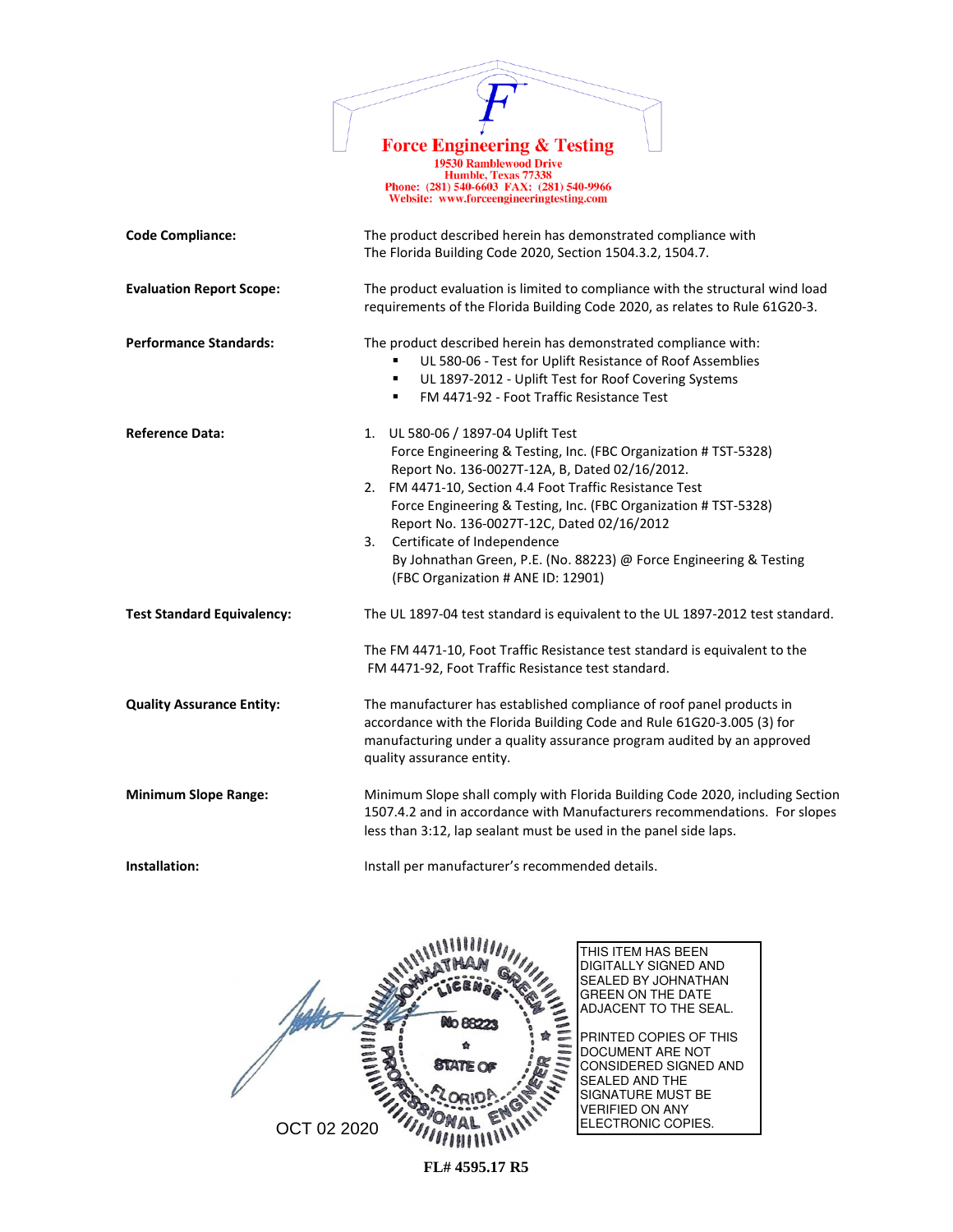

| Underlayment:                          | Per Florida Building Code 2020, Section 1507.1.1 and manufacturer's installation<br>guidelines.                                                                                                                                                                                                                                                                                                                                                                                                                                                                                                                                                             |
|----------------------------------------|-------------------------------------------------------------------------------------------------------------------------------------------------------------------------------------------------------------------------------------------------------------------------------------------------------------------------------------------------------------------------------------------------------------------------------------------------------------------------------------------------------------------------------------------------------------------------------------------------------------------------------------------------------------|
| <b>Roof Panel Fire Classification:</b> | Fire classification is not part of this acceptance.                                                                                                                                                                                                                                                                                                                                                                                                                                                                                                                                                                                                         |
| <b>Shear Diaphragm:</b>                | Shear diaphragm values are outside the scope of this report.                                                                                                                                                                                                                                                                                                                                                                                                                                                                                                                                                                                                |
| Design Procedure:                      | Based on the dimensions of the structure, appropriate wind loads are<br>determined using Chapter 16 of the Florida Building Code 2020 for roof cladding<br>wind loads. These component wind loads for roof cladding are compared to the<br>allowable pressure listed above. The design professional shall select the<br>appropriate erection details to reference in his drawings for proper fastener<br>attachment to his structure and analyze the panel fasteners for pullout and<br>pullover. Support framing must be in compliance with Florida Building Code 2020<br>Chapter 22 for steel, Chapter 23 for wood and Chapter 16 for structural loading. |